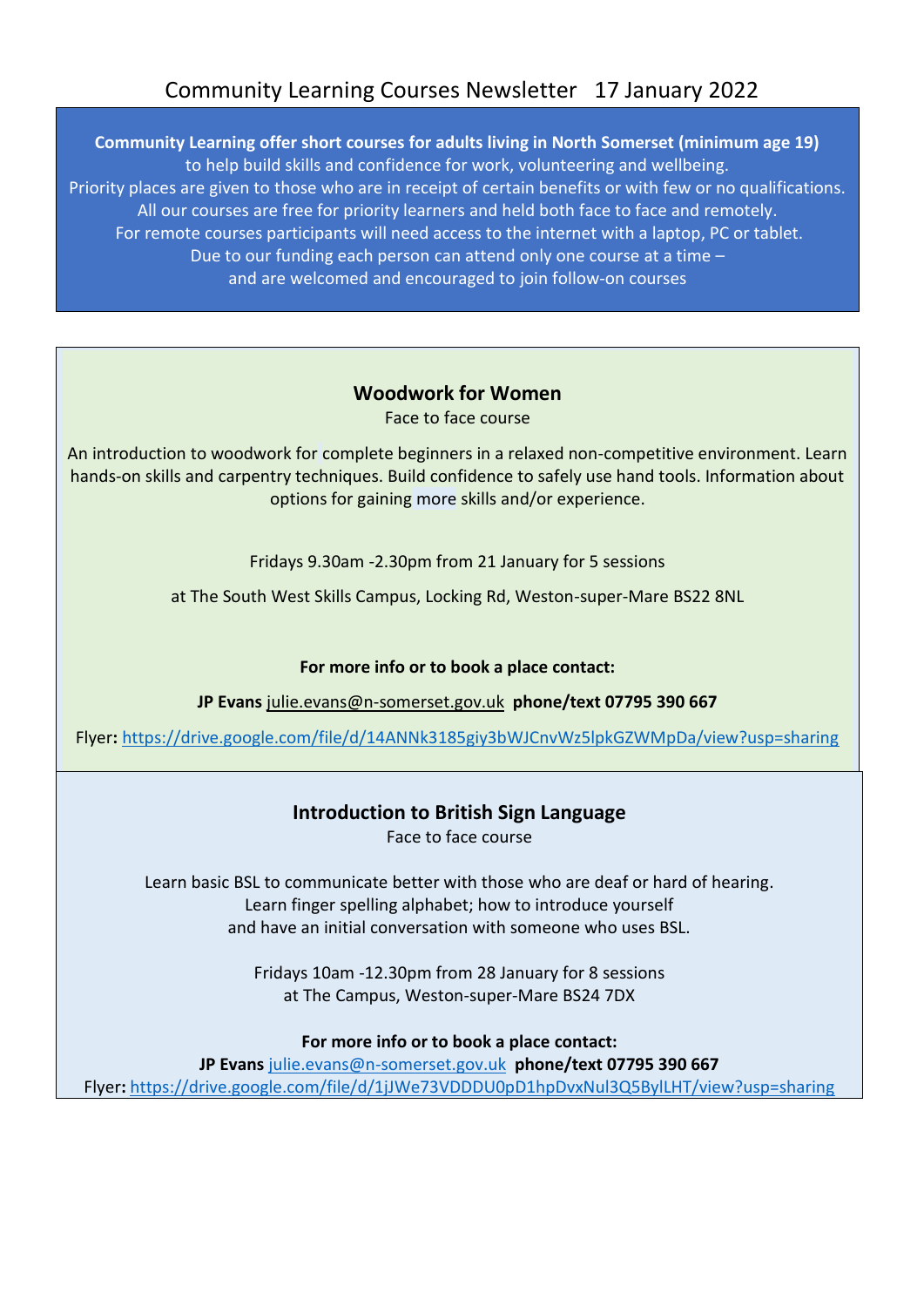#### **ESOL – English for Speakers of Other Languages**

Face to Face classes

Learning English as a Second Language for those with no English, Beginners English and Levels upwards. All courses deliver sessions on speaking, listening and pronunciation with a focus on using English when out and about. These classes also seek to enable and support social integration supporting language for shopping, visiting new places, and for meeting and greeting new people. For the higher-level groups language for employment is covered as well as gaining techniques to improve presentational abilities when speaking English out loud.

**Mondays from 10 January for 12 sessions**

#### **Entry 1 (Beginner Plus)**

10am - 12pm.

#### **Pre-Entry (Beginner Low)**

1-3pm

#### **Medium/Advanced**

4-6pm

#### **Wednesdays from 12 January for 12 sessions**

#### **No English Higher**

1-2.30pm

#### **No English Lower**

#### 2.45-4:15pm

All at St Paul's Church Hall, Weston-super-Mare BS23 1EF

Flyer**:** <https://drive.google.com/file/d/1ZMWcbCQcnmee1o-5-BlYGXLPONftIcRs/view?usp=sharing>

………………………………………………………………………………………………………………………………………………………………………….

**ESOL Beginners Plus Course** for everyday English listening and speaking

**Fridays from 14 January for 12 sessions** 10am - 12pm.

**Tuesdays from 18 January for 11 sessions** 7 - 9 pm.

**Wednesdays from 26 January for 10 sessions** 7 - 9 pm

at North Somerset Training Hub, Weston-super-Mare BS23 1QZ (these rooms are not on ground floor level. Please let us know if an alternative venue is required)

Flyer: [https://drive.google.com/file/d/1cQyaKFbBssUUQvYtLV8ohOhrhZ\\_uLe6s/view?usp=sharing](https://drive.google.com/file/d/1cQyaKFbBssUUQvYtLV8ohOhrhZ_uLe6s/view?usp=sharing)

**For enquiries contact:**

**Iona Gibbons** [iona.gibbons@n-somerset.gov.uk](mailto:iona.gibbons@n-somerset.gov.uk) **phone/text 07767 671633**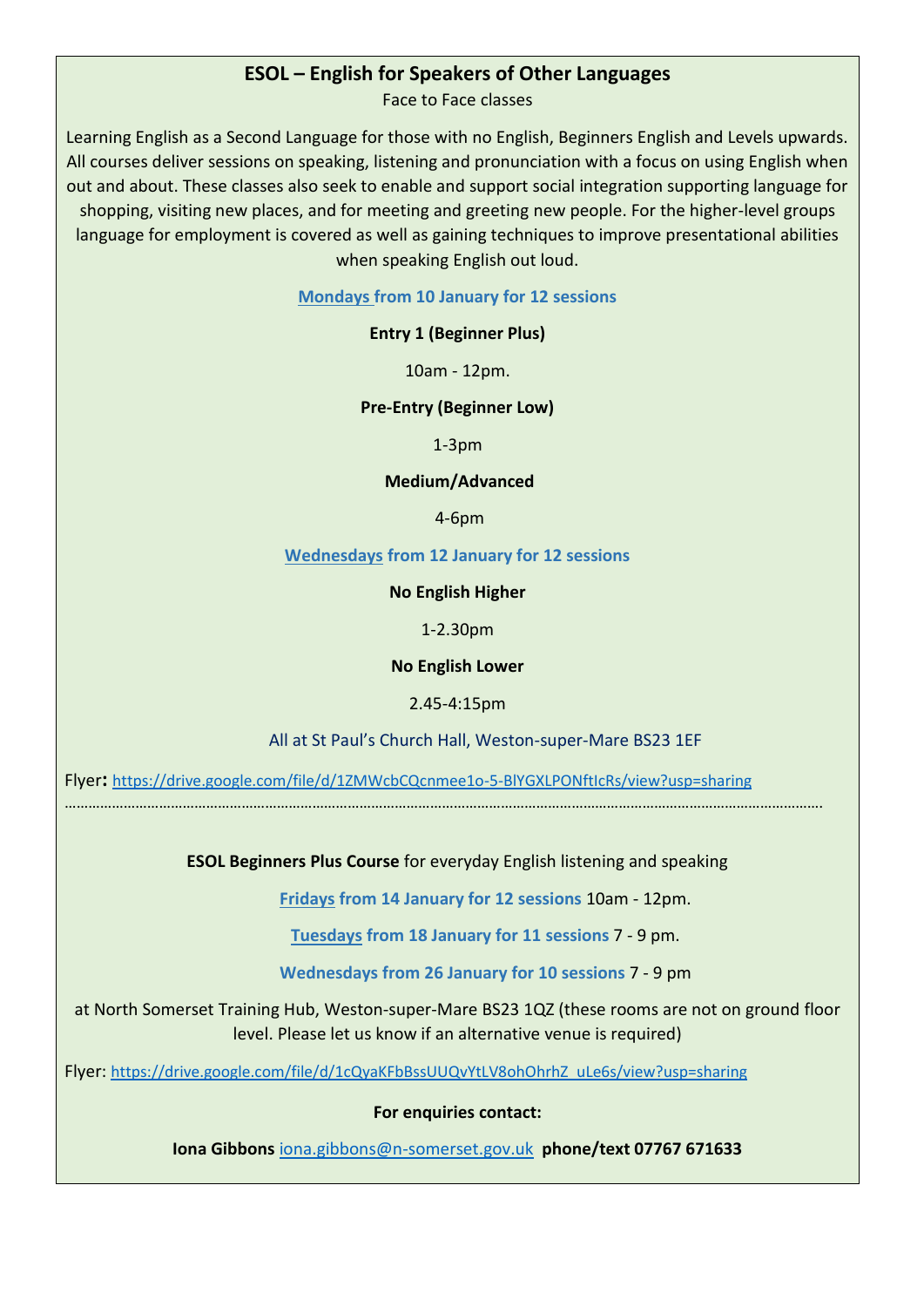## **Prepare to Work in Adult Social Care**

Face to face course

Gain a Level 1 Award in Preparing to Work in Adult Social Care.

Learn about ways of working in this meaningful role that will help you prepare for a successful interview. Carers make a difference every day supporting vulnerable or disabled adults. There are a wide variety of opportunities, from helping someone in a care home with daily activities to assisting someone with a disability to live independently. In this course you will explore the range of service provision and roles within adult social care. Understand principles such as Duty of Care, Person Centred Care and confidentiality. Build-up confidence in your skills, qualities and abilities to prepare for a career in Care. Course visit by employer, Access Your Care.

> Monday to Friday, 31 January to 4 February (5 days) 9.30am -2.30pm at The Winter Gardens, Weston-super-Mare BS23 1AJ

#### **For more info and to book a place contact:**

**JP Evans** [julie.evans@n-somerset.gov.uk](mailto:julie.evans@n-somerset.gov.uk) **phone/text 07795 390 667** Flyer: [https://drive.google.com/file/d/1ArGlgtVX73vdBhXEQRooSCE3z7I\\_M-q8/view?usp=sharing](https://drive.google.com/file/d/1ArGlgtVX73vdBhXEQRooSCE3z7I_M-q8/view?usp=sharing)

## **Introduction to Aromatherapy at Home**

Face to Face course

Use aromatherapy for health, wellbeing and stress relief. Learn about essential oils, their benefits, blending, recipes and basic massage techniques.

> Mondays 10am-12pm from 31 January for 8 sessions at The Campus, Weston-super-Mare BS24 7DX

**For more info and to book a place contact**

**JP Evans [Julie.evans@n-somerset.gov.uk](mailto:Julie.evans@n-somerset.gov.uk) phone/text 07795 390 667** Flyer: [https://drive.google.com/file/d/1hv1tDkAw6jjcNCmVYS-wX3\\_nNnp63WOw/view?usp=sharing](https://drive.google.com/file/d/1hv1tDkAw6jjcNCmVYS-wX3_nNnp63WOw/view?usp=sharing)

## **Prepare to Pass the Driving Theory Test**

Face to face and live teaching on Zoom

Improve your understanding of the rules of driving and the Highway Code. Gain confidence answering multiple choice questions and learn how to approach the Theory and Hazard Perception Tests.

## **Face to face in the classroom**

Tuesday mornings 10am-12pm from 1 February 2022 for 7 sessions at North Somerset Training Hub, Weston-super-Mare BS23 1QZ Flyer: [https://drive.google.com/file/d/1m7CYeG0fROCoO2hRVU0Kp36u\\_zzvIkfY/view?usp=sharing](https://drive.google.com/file/d/1m7CYeG0fROCoO2hRVU0Kp36u_zzvIkfY/view?usp=sharing)

**Remote on Zoom**

Tuesday evenings 6-8pm from 1 February 2022 for 7 sessions (excluding 22 Feb) until 22 March Flyer:<https://drive.google.com/file/d/1LhfJb8cSK4u5d-RL8d7NFNAeWxBS6vlN/view?usp=sharing>

> **For more info and to book a place contact: JP Evans** julie.evans@n-somerset.gov.uk phone/text 07795 390